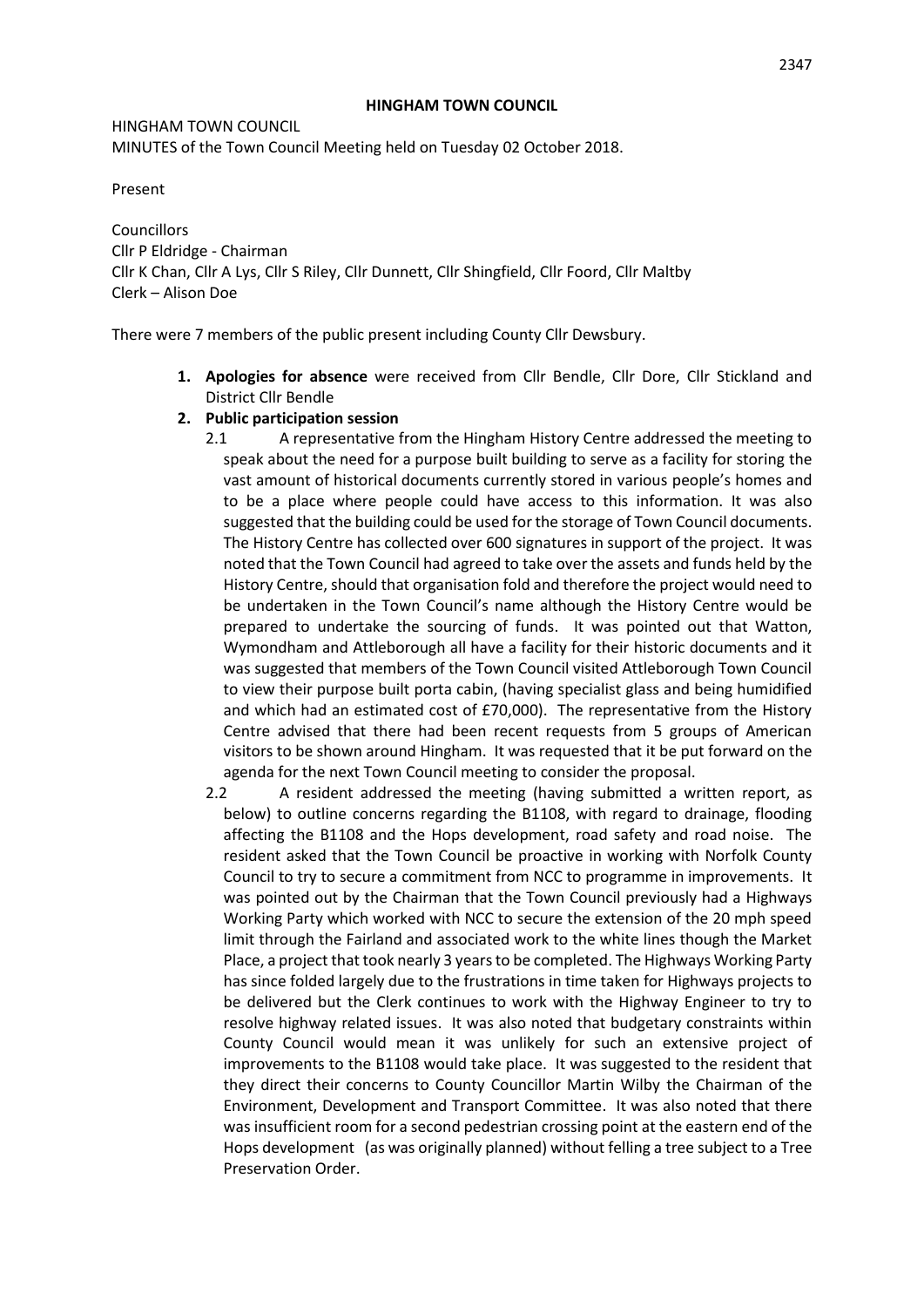(Resident's report)

- *"The road remains essentially "unimproved" -save for a pedestrian refuge provided by the developer at the western end of the estate where there is no footpath into the town on The Hops side. This road, with its downhill slope provides the main access road into Hingham from Norwich. It is subject to a 30mph speed restriction. There has been rainwater flooding into the estate on three occasions over the past 18 months due to the slope and totally inadequate road drainage.*
- *NCC Highways failed (decided not) to make any improvements to the road despite representations and forecasts of flooding problems made by the Town Council and others during the planning stages of The Hops. Their response to the recent flooding is a proposal to cut "grips" into only that part of the road bank that faces the open field -to deflect the rainwater. No drainage improvements are planned below this point, the side which fronts the rear gardens of the houses in The Hops. Likewise, there is no work proposed to the other side of the road where rainwater appears to end up at Ringers Lane. Thus, at best, it provides a partial low cost attempt.*
- *(Highways have been unresponsive to any major review of roads in Hingham with "repairs and improvements carried out piecemeal". See 1996 Hingham Appraisal Report, p.24, inter alia.)*

*Safety and Quality of Life Issues*

- *\* Safety -speeding by too many drivers of cars, HGV, tractors, some with 40 tonne loaded trailers, and motor bikers. A traffic monitoring exercise was conducted for a few days this summer but no findings have been released, so the true extent of the problem is still to be revealed.*
- *\* Safety -too frequent overtaking by drivers behind those respecting the 30mph restriction.*
- *\* Safety -poor visibility for pedestrians (elderly and children) crossing the road from the bus/public footpath. (Visibility can also be an issue for motorists/bikers descending the road)*
- *\* Safety -there are large areas where there is now a running surface of tar; this must be a skidding hazard once frost or snow arrive.*
- *\* Noise - generated from speeding -tyre and engine noise increases with speed especially uphill.*
- *\* Noise from trailers and HGV such as livestock carriers with metal sides, mainly here caused by the poor road surface/potholes, cars running over "cats eyes"-and a loose drain cover.*
- *\* Misery for pedestrians - waves of rainwater flood the footpath: the volume of traffic has resulted in "tramlines" and in much of the rainwater flooding down in these rather than the gutter. Pedestrians have been seen holding their umbrellas horizontally to fend off the deluge.*

### *Solutions*

*\* Total resurfacing with a low noise asphalt to rebuild the damaged road profile combining with the long awaited fully integrated rainwater drainage scheme for both sides of the road -and a renewal of the footpath and kerbs - bringing the road into the 21st century for an important residential and industrial entrance to a respected Georgian Town.*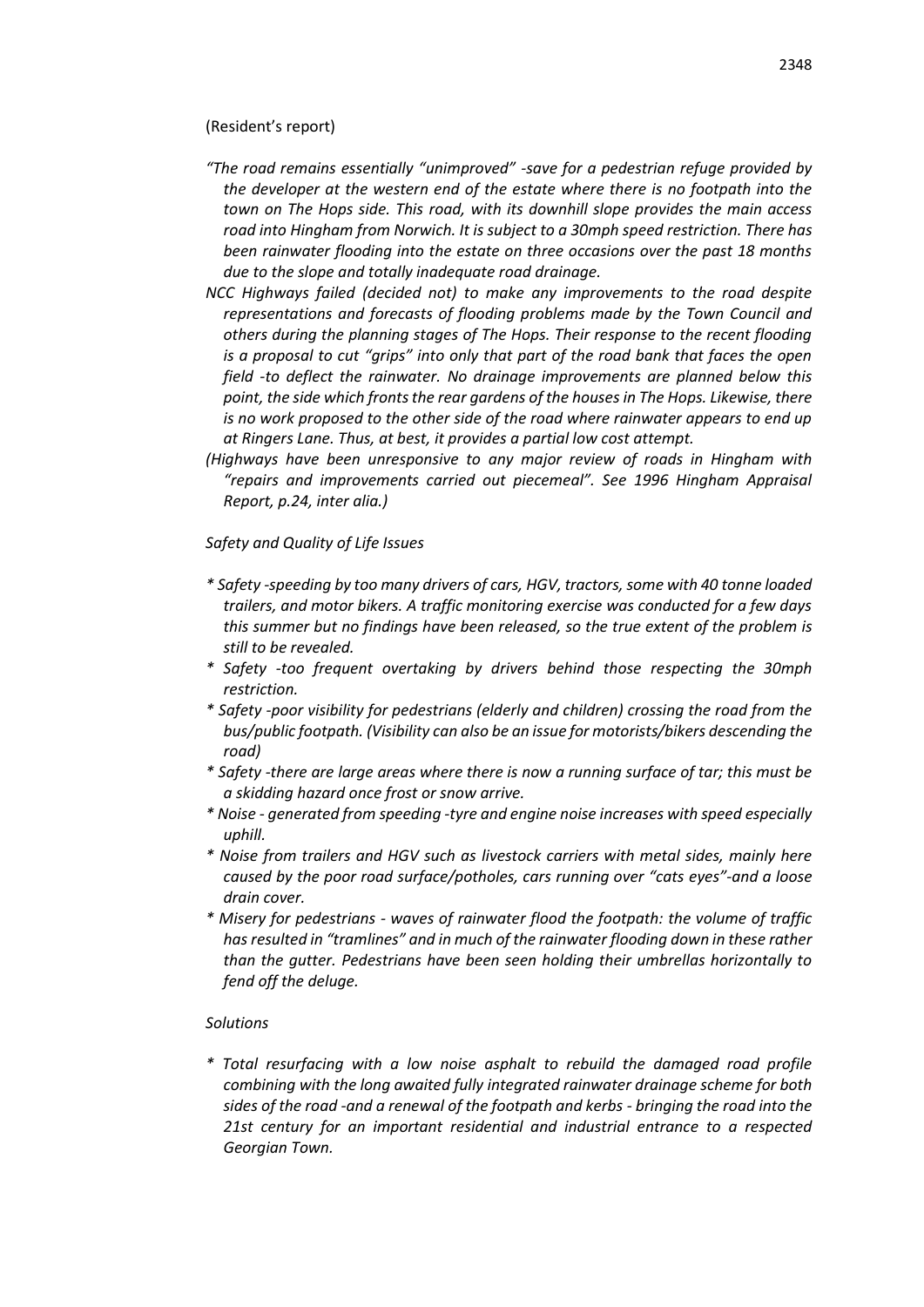- *\* Remove "cats eyes", improve street lighting, paint longer white lines down the road centre (-or none: removing white lines is said to slow traffic as it deters motorists from the feeling they "own" their side of the roadway. Now used in our 20mph zone.)*
- *\* Traffic calming - create a mini-roundabout at the trading estate entrance and another pedestrian refuge near the bus stops/public footpath -recognising the nature of the road to be primarily residential, and the visibility problem for pedestrians/drivers.*
- *\* Better signage: Town "gateways', bigger Hingham signs incorporating the safety message (eg "welcomes considerate drivers") more "Think" reminders to eg "Check your speed". Large 30 repeater or flashing signs -etc. Emphasise historical/conservation area pride in the Town."*
- **3. Accuracy of the Minutes of the Town Council meeting of 04 September 2018** The minutes were agreed as correct and signed by the Chairman.
- **4. Declarations of interests with regard to items on the agenda and to consider requests for dispensations**

There were no declarations of interest made at the meeting.

**5. Matters arising from the Minutes of 04 September 2018 (written Clerks report circulated prior to the meeting. See Appendix A)**

# **6. Working party reports**

The Clerk reported that booking were now being taken for the Christmas Fair. A report from Susan Goode regarding the success of the BBC Music Day singing event held on September 29th was read out, in which Mrs Goode thanked the Council for their support of the event.

# **7. To receive reports from representatives on external bodies**

7.1 The representative for the Hingham Charity (Cllr Dunnett) reported that at the Charity's meeting trophies were handed out for the winning allotment holders. The committee need more people to be involved and would like more of the allotments to be occupied. Concerns were raised about the reduced funding from the rural payments for the water meadows and the Charity was looking at ways to better direct their funding towards people who are in need.

7.2 The Hingham Playing Field Association (Cllr Lys) reported that they had held an Extraordinary General Meeting to try to encourage new people to become involved. The meeting was attended by over 30 people and there was lots of useful discussion with 6 people offering to volunteer.

7.3 The Lincoln Social Centre (Cllr Shingfield) reported that due to health and safety concerns the committee has now displayed notices requesting that drivers do not park on or in front of the access path way to the Lincoln Hall. The Committee are looking at revising their constitution, they do not have the number of trustees required and the committee is without a Chairman.

# **8.1 General Correspondence (information/circulars etc)**

- **8.1.1 Norfolk Constabulary - South Norfolk District – Local Policing Commander**
- **8.1.2 Norfolk Constabulary - Hingham, Deopham and Wicklewood Newsletter**

**8.1.3 Police Connect – Scam Alerts –** it was asked if some information relating to scams could be placed in the parish magazine.

**8.1.4 Norfolk Constabulary – South Norfolk Public Meeting – Cringleford (10th October 7-9pm Cringleford Pavillion)**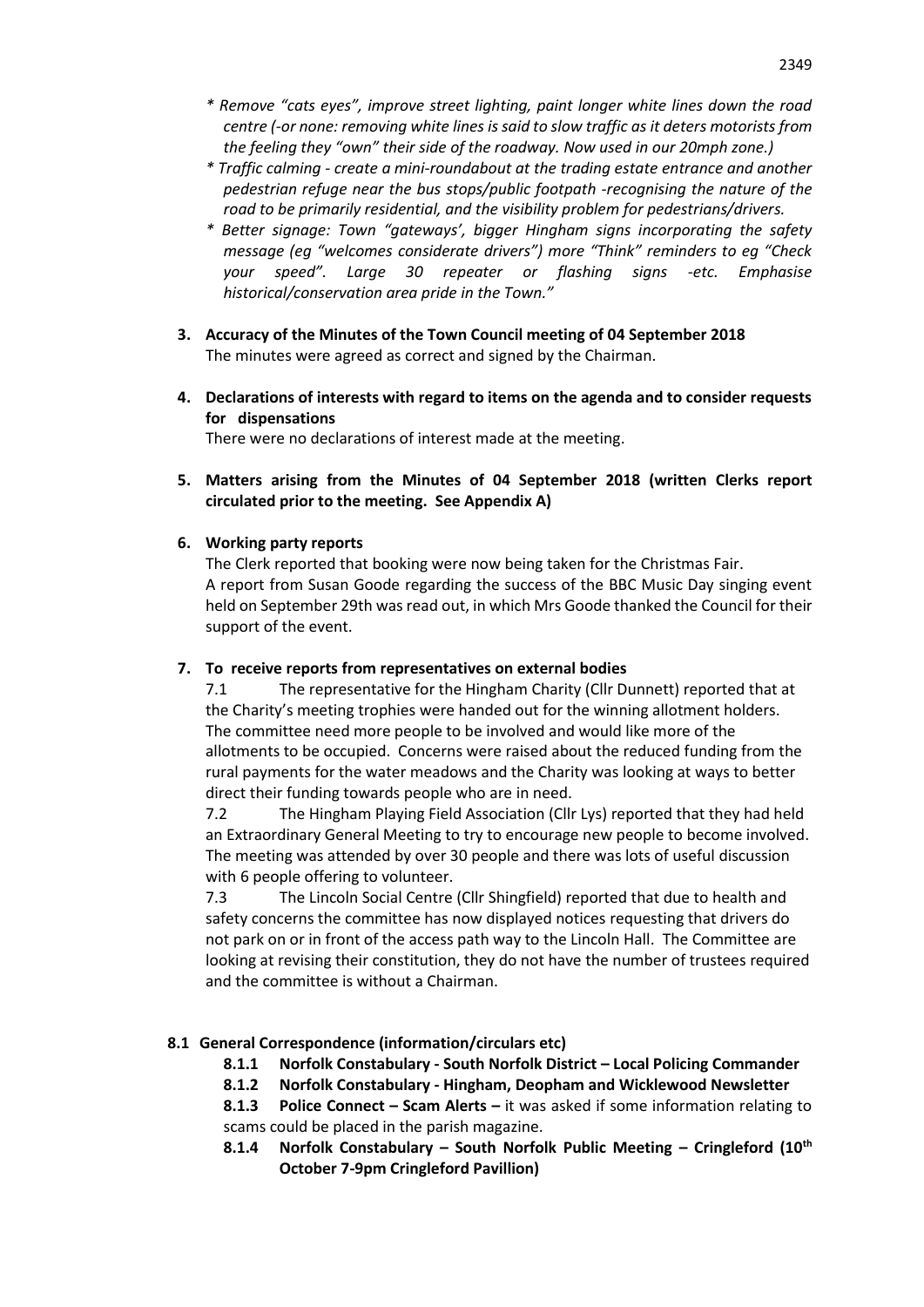- **8.1.5 South Norfolk Older People's Forum (17th October, 10am South Norfolk Council Offices, Council Chamber)**
- **8.1.6 Help Hub Bulletin**
- **8.1.7 Royal Mail – Scam Mail**
- **8.1.8 Norfolk ALC Newsletter**
- **8.1.9 South Norfolk Council – Asset of Community Value – notification that the owners of the White Hart are intending to put the premises on the market.**
- **8.2 – Correspondence (not for public inspection) as addressed directly to Hingham Town Council**
	- **8.2.1 Hingham Surgery – Parking Issues Hardingham Street** The Clerk thanked County Cllr Dewsbury for her assistance with his matter and confirmed that NCC Highways had agreed to install a white H marking to try to alleviate the problem (and prevent parking too close to the surgery access).
	- **8.2.2 B1108 – Norwich Road (see min 2.2)**
	- **8.2.3 Resident Concerns re Planning Application Ref 2018/1843**
- **8.3 – To discuss any required responses/actions in relation to any item(s) of correspondence** 
	- **9. District Councillor's report** District Cllr Bendle was unable to attend the meeting.

### **10. County Councillor's report**

County Cllr Dewsbury reported that the County Council are continually looking to make savings while preserving services, and finding more efficient ways to deliver them, for example the Council are considering using rented spaces to provide some children's services to enable the service to reach more people. The Mobile Library service will be cut, with the omission of stops that are not frequented by residents and making all mobile library visits once a month, this will enable the 2 older mobile library vehicles to be removed from service. The Council are also looking to make money where possible by sharing buildings and selling those not used.

Concerns were raised with Cllr Dewsbury that there was an increase in fly tipping due to charges introduced for using the waste disposal/recycling sites. There was some debate as to what was chargeable and what was still free, and therefore it was requested that NCC ensure residents are receiving the correct message as to what can be taken to the waste disposal/recycling sites for free and what is chargeable.

### **11. Planning Decisions**

- 11.1 2018/1749 T27 Beech fell or reduce to high habitat stump (5/6m), T15 Yew removal of extended limbs, T16 Yew - removal of extending limbs, T17 Sycamore - fell, T22 Beech crown raise to 8m. The Rectory Attleborough Road Hingham NR9 4HP Approval with Conditions
- 11.2 2018/1721 Variation of condition 2 of 2017/0824 Increased flat roof height, reduction in rear extension to omit store, revised size and location of "Home Dojo", confirmed positioning of boundary wall and addition of glazed canopy to rear of dining room and fenestration changes. - Rosebank Bears Lane Hingham NR9 4LL Approval with Conditions
- 11.3 2018/1894 Beech T1 Raise crown to 10m. Copper Beech T2 Crown raise to 10m. Beech T3 - Fell. - The Coach House The Fairland Hingham Norfolk NR9 4HW Approval with Conditions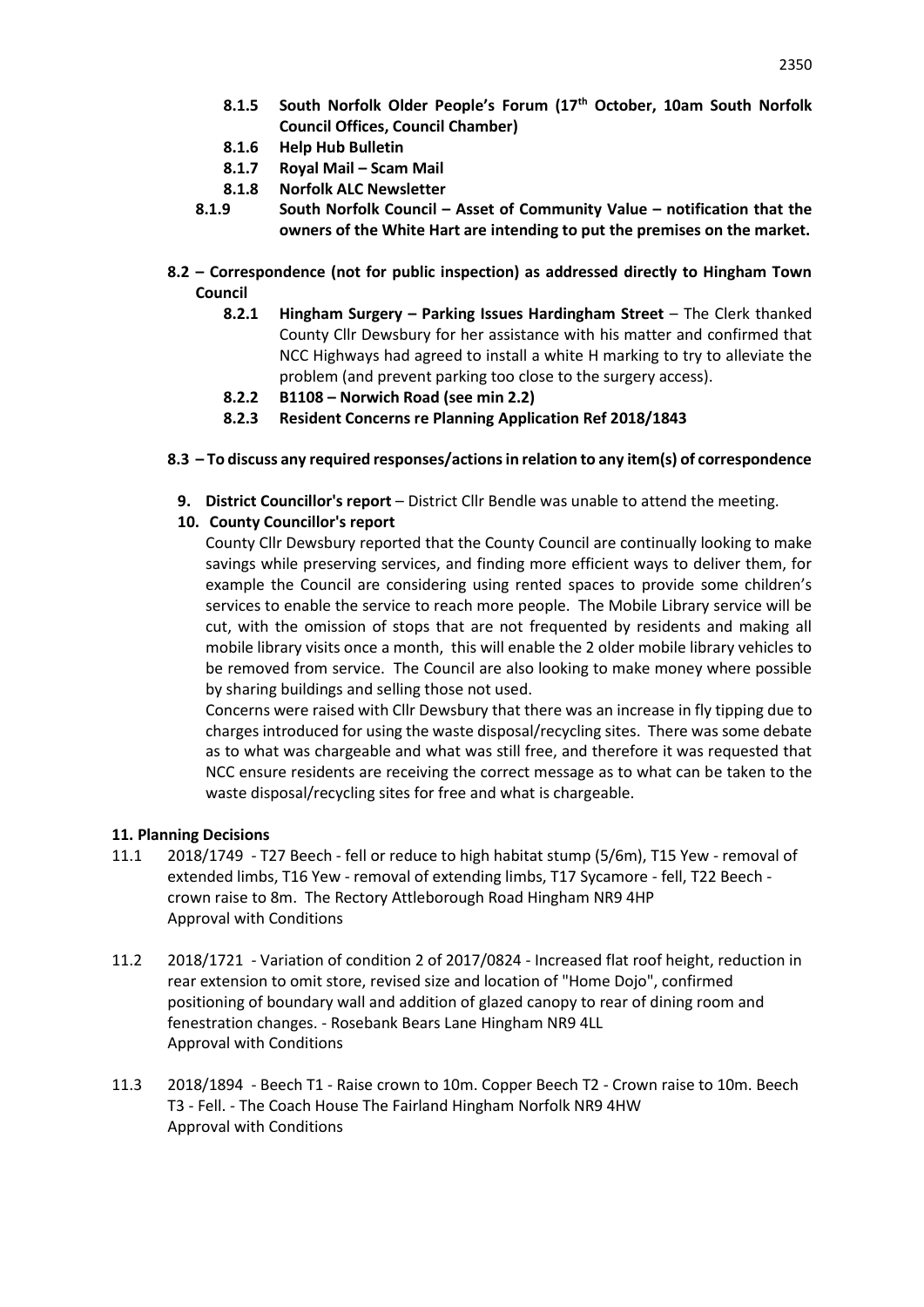### **12. Planning Applications (as notified by SNC for consultation)**

# **12.1 2018/1843 - Location: Land East Of The Fields Hingham Norfolk Proposal: Dwelling house and garage.**

The Council (and with reference to 8.2.3) agreed to recommend that the application be refused due to the nature of the location. The Fields (road) being very narrow with sharp bends is not suitable for sustaining the vehicle movements (and vehicle type) requiring access to the proposed development site.

*13. (other planning applications where the Town Council is not a consultee – for information only) - NONE*

#### **14. To receive an update on/discuss the transfer of the public toilets**

The Clerk confirmed that there was no further progress on the transfer of the public toilets – The solicitor acting on behalf of the Town Council had advised that on 20th July she raised the matter of the Overage Period with South Norfolk District Council, as in the documentation provided it runs for 79 years (being of the opinion that this is rather excessive and have asked for it to be reduced to 30 years). This was chased (having not had a response), on 25th September but no response had been received.

**15. Reminder of the date of the Open Evening, Tuesday 16 October 2018 and confirm Councillor attendance –** noted

#### **16. To agree the Data Protection Privacy Statement**

A copy of the proposed Privacy Statement was forwarded to all Cllrs prior to the meeting, the Statement was agreed by the Council.

### **17. To discuss and agree the amended grass cutting specification prior to sending out to tender**

Following the discussion at the Town Council meeting on 04 September 2018, the suggested amendments were made to the specification. The Clerk advised that she had also amended the reference to the notice period (to read 2 months) to bring this in line with the notice period stated in the contract. The Clerk also advised that she had removed the sentence referring to the removal of shoots growing up from the base of the lime trees, to be cut back once a year in late spring (in the churchyard) as this was part of the Handyman's duties. The amended specification was agreed by Council.

- **18. Proposal to remove/re-site the notice board from the old furniture shop to the Market Place bus shelter (or purchase a new one if current board no longer fit for purpose)** It was agreed that re-siting and refurbishment of the notice board should be investigated. The Clerk advised that the board at the back of the notice board is very hard and difficult to get the pins into. It was also noted that there may be a safety issue with regard to the glass in the doors of the notice board and that moving it to the outside of the bus shelter may still prove difficult for any wheel chair users to get access to read information on the board.
- **19. To receive the External Auditors Report (2017/18 AGAR Section 3 External Auditor Report)**

A copy of the external auditors report was forwarded to Cllrs prior to the meeting. The Clerk confirmed that the auditor had not contacted her with any queries regarding the information supplied. The Clerk was thanked for her work.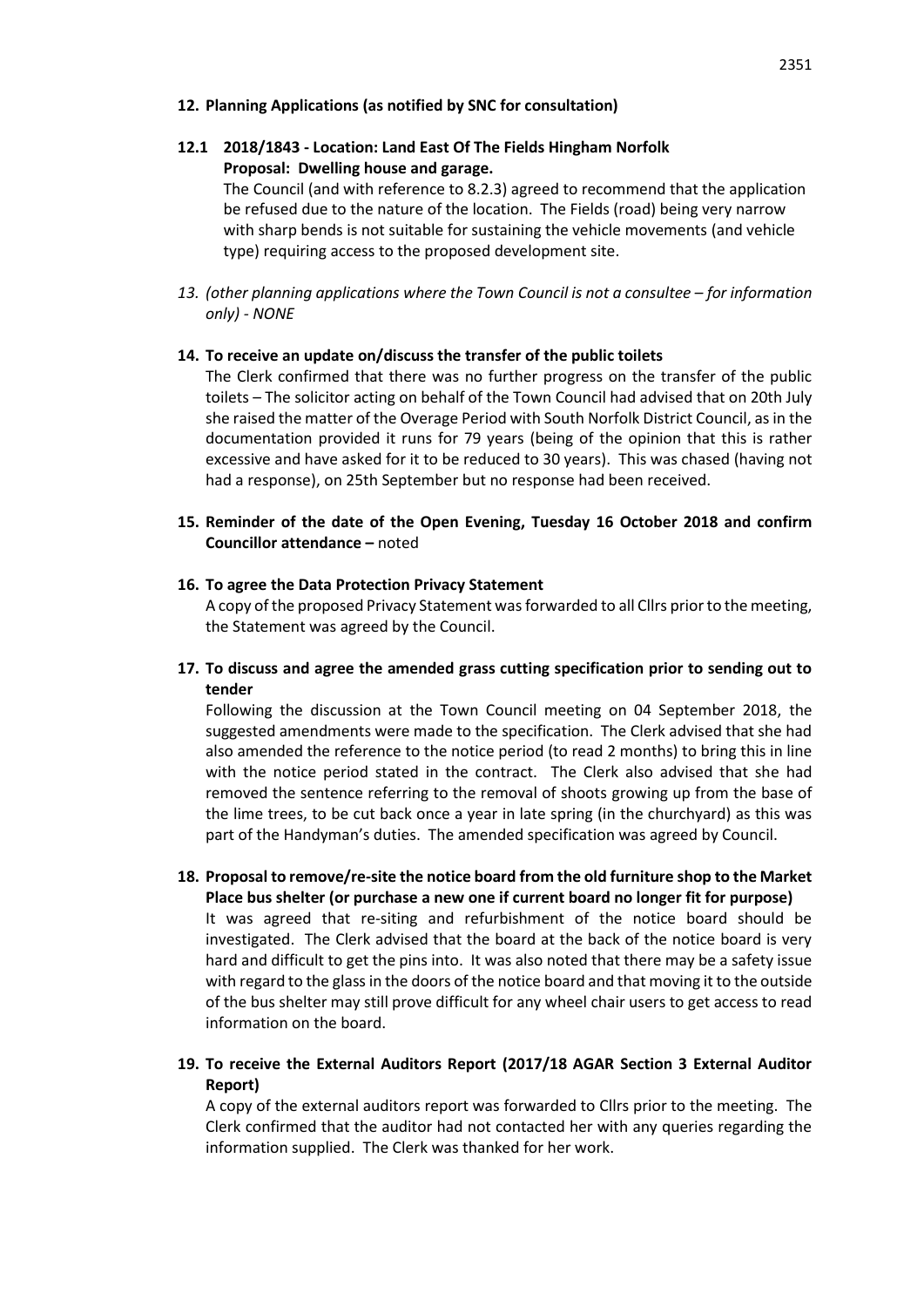# **20. To discuss the arrangements for Remembrance Day/Commemorating the 100 year anniversary of the WW1 Armistice**

The Chairman reported that he had attended a meeting to discuss arrangements for commemorating the 100<sup>th</sup> anniversary of the WW1 Armistice. Some Perspex silhouettes will be placed on pews and there would be an exhibition in the church, a ceramic poppy will be placed on the altar on Sunday  $11<sup>th</sup>$  November. Large poppies will be placed on lamp posts around the town. On Remembrance Sunday there will be the normal 10.00am service and at 11.00am there will be a 2 minutes' silence at the war memorial, with members of the congregation being invited to join the British Legion (via the west door) The Sanctus Bell to begin and end the silence.

At 2.45pm there will be the laying of the wreaths, followed by the Remembrance service. At the end of service everyone will be invited to go out and then back in through the west door to take part in the Peace Party tea in the back of the church where there will be some people in costume.

### **FINANCE**

**21. A reminder of the date for the next meeting of the Finance Committee, 20 November 2018**

Noted.

**22. To note the receipt of the remittance advice for "payment made to Hingham Town Council by BACS on 26/9/2018 from South Norfolk Council" for the 2018/19 precept (£30,500)**

Noted.

# **23. To consider the funding application from Hingham Youth Café**

A representative from Hingham Youth Café was invited to address the meeting to outline their application for funding. The Hingham Youth Cafe requested a grant to cover basic operational costs for 1 year (hall hire and insurance) and to invest in training, quality mark accreditation and some basic stationary items, the amount applied for being £1,100. The Council agreed to award a grant to this amount, requesting that a breakdown of how the money has been spent is to be submitted at the 2019 Annual Town Meeting.

### **24. Accounts for Payment**

Receipts were received for items purchased for the BBC Music Day event, as per requested by the Town Council at their meeting on 04 September 2018. The accounts for payment (as below) were agreed and the cheques signed.

|           |               | <b>ACCOUNTS FOR PAYMENT 02 October 2018</b> |                            |         |
|-----------|---------------|---------------------------------------------|----------------------------|---------|
| cheque no | <b>TOTAL</b>  | PAYEE                                       | <b>DETAILS</b>             | VAT     |
| 103859    | £<br>782.15   | <b>D RAMM</b>                               | WAGES (£734.49)            |         |
|           |               |                                             | PAINT (19.99)              |         |
|           |               |                                             | <b>BINBAGS (9.72)</b>      | £1.62   |
|           |               |                                             | CLEANING PRODUCTS (17.95)  | £2.55   |
| 103860    | £<br>858.66   | A DOE                                       | WAGES (829.72)             |         |
|           |               |                                             | <b>STAMPS (21.96)</b>      |         |
|           |               |                                             | SPRAY PAINT (6.98)         | 1.16    |
| 103861    | £<br>626.48   | <b>EON</b>                                  | <b>STREET LIGHT ENERGY</b> | 104.41  |
| 103862    | £<br>294.19   | K AND M LIGHTING SERVICES LTD               | MAINTENANCE CONTRACT       | 49.03   |
| 103863    | £<br>13.05    | ANGLIAN WATER BUSINESS LTD                  | <b>FAIRLAND</b>            |         |
| 103864    | £<br>167.88   | ROADWARE LTD                                | <b>LITTER BIN</b>          | 27.98   |
| 103865    | £<br>480.00   | PKF LITTLEJOHN LLP                          | <b>EXTERNAL AUDIT</b>      | 80.00   |
| 103866    | £<br>2.909.34 | <b>TTSR LTD</b>                             | <b>GRASS CUTTING</b>       | 484.89  |
| 103867    | £<br>619.98   | <b>HMRC</b>                                 | TAX/NI                     |         |
| 103868    | £<br>250.00   | SOCIETY OF LOCAL COUNCIL CLERKS             | <b>CILCA REGISTRATION</b>  |         |
| 103869    | £<br>100.00   | <b>LINCOLN SOCIAL CENTRE</b>                | <b>HALL HIRE</b>           |         |
| 103870    | £<br>40.00    | ROYAL BRITISH LEGION                        | POPPY WREATH               |         |
| 103871    | £<br>208.53   | S GOODE                                     | <b>MUSIC DAY</b>           |         |
|           |               |                                             |                            |         |
|           | £7,350.26     |                                             |                            |         |
|           |               |                                             | <b>TOTAL VAT</b>           | £751.64 |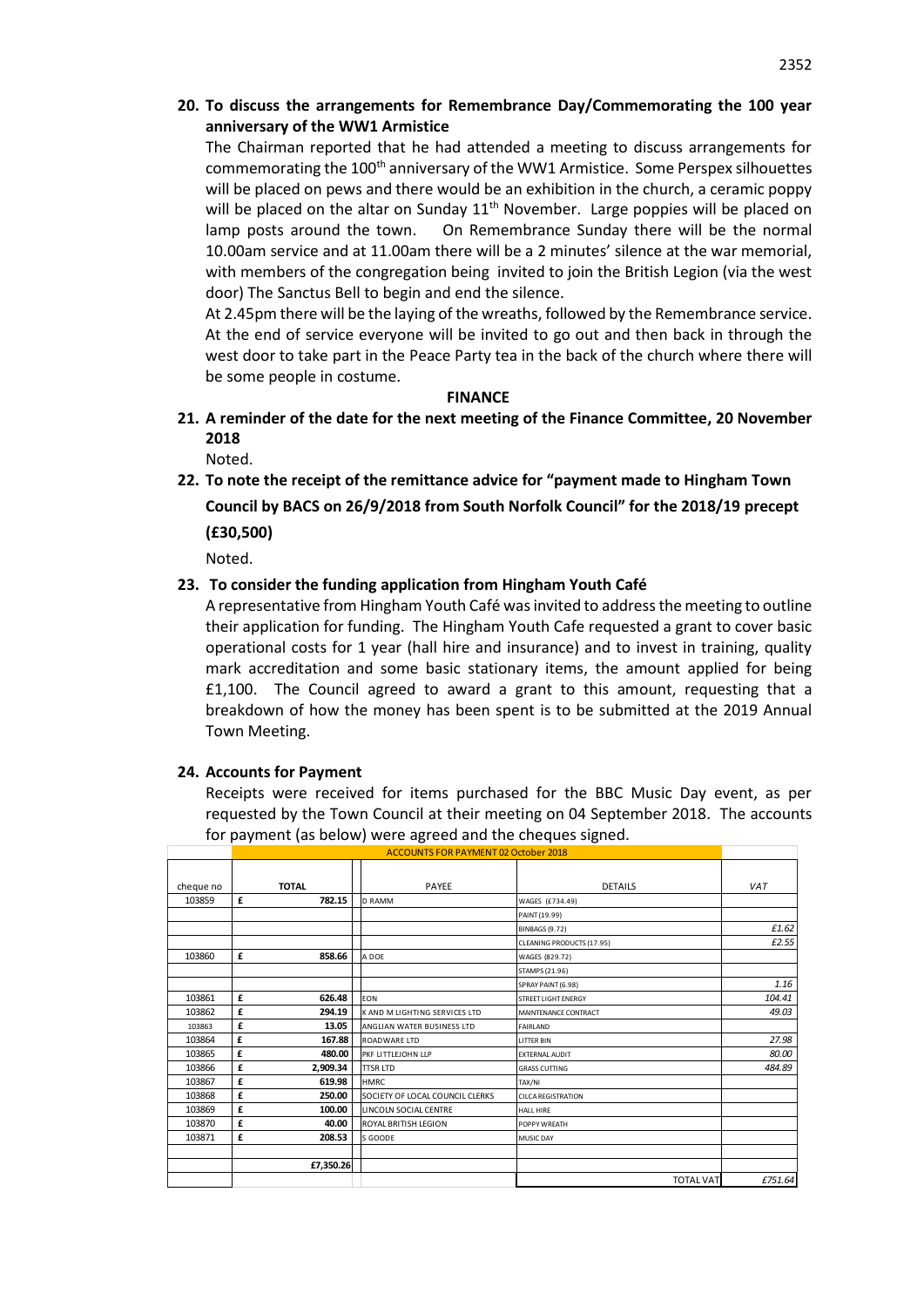**25. 'Exclusion of the Press and Public under the Public Bodies (Admission to Meetings) Act 1960 to discuss the following matters:'** 

The following agenda items are commercially sensitive

**26. To consider any quotations received for the refurbishment of the Skate Park** No quotations had been received

Signed………………………………………………………………………. Chairman 06 November 2018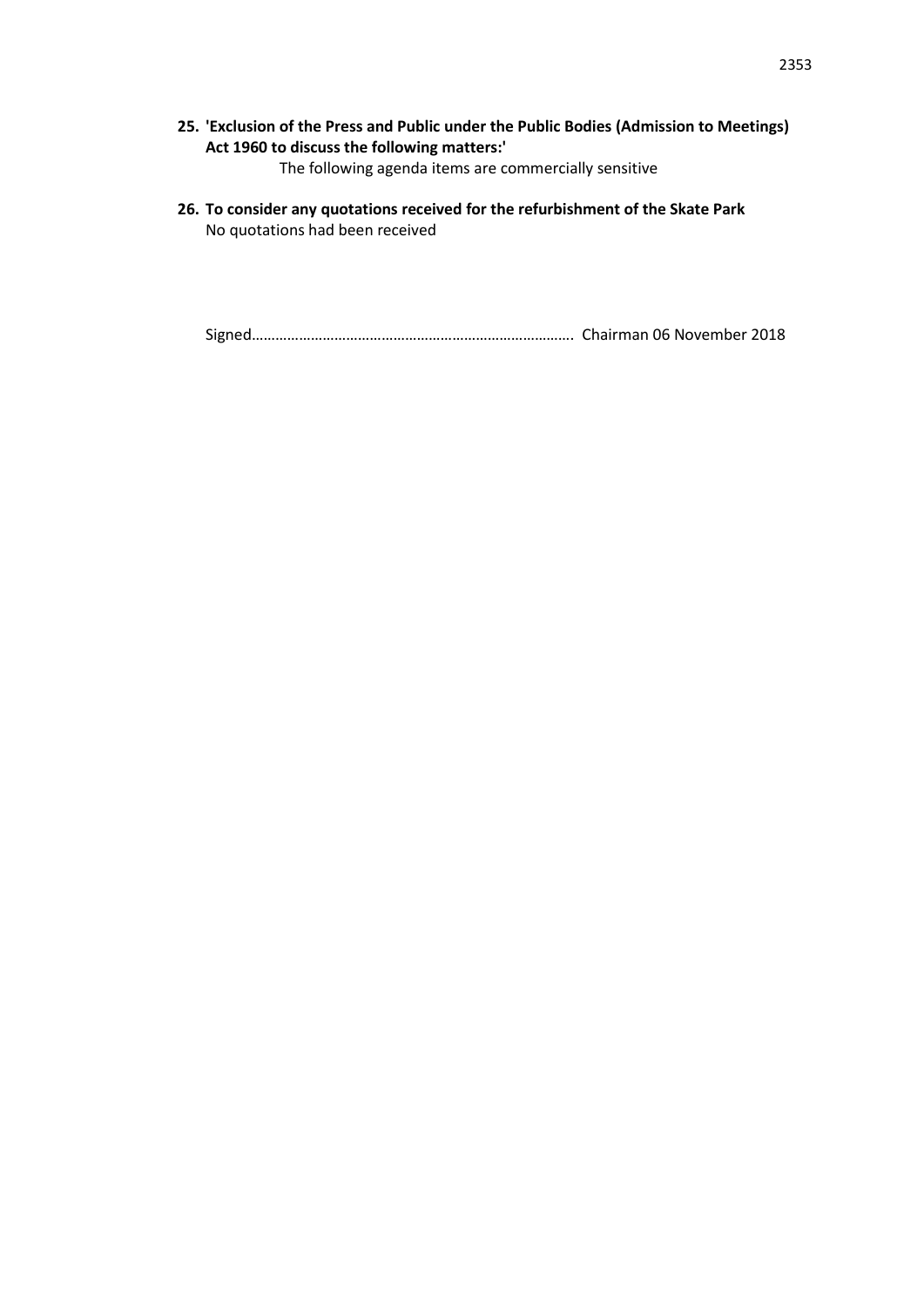| <b>MIN</b> | <b>Update</b>                                                                                                                                                                                                                                                                                                                                                                                                                                                                                                                                                                                                                                                                                                                                                                                                                                                                                                                                                                                                                                                                                                        |  |  |  |  |
|------------|----------------------------------------------------------------------------------------------------------------------------------------------------------------------------------------------------------------------------------------------------------------------------------------------------------------------------------------------------------------------------------------------------------------------------------------------------------------------------------------------------------------------------------------------------------------------------------------------------------------------------------------------------------------------------------------------------------------------------------------------------------------------------------------------------------------------------------------------------------------------------------------------------------------------------------------------------------------------------------------------------------------------------------------------------------------------------------------------------------------------|--|--|--|--|
|            | Matters Arising From the minutes of the meeting on 04 September 2018                                                                                                                                                                                                                                                                                                                                                                                                                                                                                                                                                                                                                                                                                                                                                                                                                                                                                                                                                                                                                                                 |  |  |  |  |
|            | 2.1 & 2.3 The Clerk is hoping to meet with the Highway Engineer W/C 08.10.18 to discuss highway issues                                                                                                                                                                                                                                                                                                                                                                                                                                                                                                                                                                                                                                                                                                                                                                                                                                                                                                                                                                                                               |  |  |  |  |
|            | 14 A response has been sent to Nick Tupper regarding the re siting of the Norwich Road bus top in relation to<br>the pedestrian island - Mr Tupper will advise when a course of action has been decided.                                                                                                                                                                                                                                                                                                                                                                                                                                                                                                                                                                                                                                                                                                                                                                                                                                                                                                             |  |  |  |  |
|            | 16 The Clerk is hoping to meet with the Highway Engineer W/C 08.10.18 to discuss the ideas for the Parish<br>Partner scheme - - The engineer has advised via email that that (re additional warning signs Market<br>Place/Fairland) there are no other warning signs applicable, assuming the appropriate level of 20mph<br>repeater signs are in place. 20 roundels on the road surface are typically reserved for the A road network<br>but he will ask the road safety team their opinion.<br>(Using Parish Partnership scheme to fund an investigation into/drawing up of a potential safety scheme<br>Fairland crossroads) It is possible, NCC typically ask a design fee of around £5k for externally funded<br>schemes. Again he would need to liaise with his design colleagues for a suitable figure given the nature of<br>the project proposals.<br>(Installation of white Gateways) - These have been provided at other locations across the County, they<br>perhaps could assist enhancing and enforcing the 20mph limits. To be looked at with regard to location<br>when the engineer and Clerk meet. |  |  |  |  |

**19 Outstanding work from the last round of tree works - A copy of the relevant pages of the tree survey needs to be forwarded to the contractor who undertook the tree work (as per their request) so they can compare with the schedule of work they undertook – The application for the work to reduce the Churchyard Lime tree to be made to SNC – (Church permission** 

**also required).**

# **20 The Chairman and Clerk will visit the Christmas tree supplier in due course.**

**33 Resurfacing of the Lincoln Hall access driveway – another company has been contacted – no response has been received as yet – 3 other potential companies have been identified and will be forwarded the request for a quotation.**

**Other Updates**

Moving the litter bin on the Market Place –

A meeting is to be arranged with an individual who may be able to undertake this work

Replacement oak trees to be sourced and priced

Church Wall – Church Street- Contact has been made with an individual who may be able to undertake this work, a site meeting is arranged for 08.10.18. If a quotation is provided the work will not be able to be carried out until warmer weather